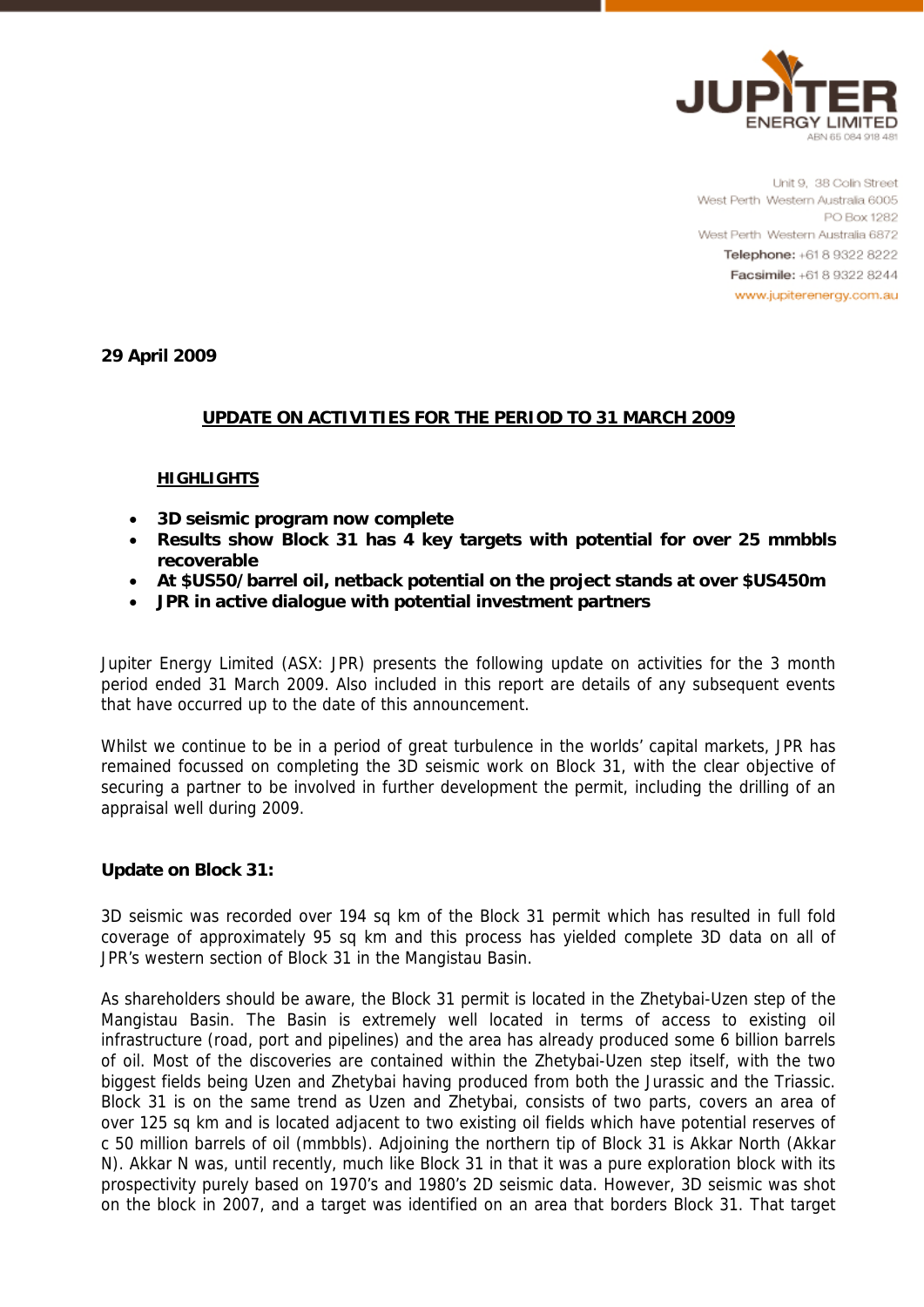was drilled and subsequent development success has meant that the field is now producing some 4,500 barrels per day and has proven and probable (2P) reserves of 23 mmbbls.

The 3D seismic that has been carried out on Block 31 includes the 25 square kilometre extension to the permit that was granted by the relevant Kazakh authorities in late October 2008. This extension covers an area situated between JPR's initial exploration permit area and the North West Zhetybai (NWZ) oil field and includes an area that was drilled by the Soviets in the early 1980's called NW2. A review of the logs from the NW2 drilling program shows that a 30 metre sand flowed oil to surface at 17.2 barrels of oil per day (bopd) without acid or pump. The 3D seismic targeted both the NW2 structure as well as an extension to Akkar N as there is a strong belief that both areas will show very good potential for oil reserves. (Figure 1 provides more details on the NW2 structure and the location of other potential targets on the permit)

## **Update on the 3D Seismic Program:**

The diagram below outlines the seismic program that has been carried out on Block 31 (blue area) as well as some of the targets that the JPR Board believes exist on the permit (yellow areas).



# **Block 31 – Prospects and Leads**

Figure 1: Outline of potential targets on the now extended Block 31 and logs from the NWZ 2 well drilled in the 1980's

### **Results of the 3D Seismic Program:**

The Company has prepared a detailed presentation outlining the results of the 3D seismic program and the opportunities that exist on Block 31 to move into production over the coming 12-18 months. In summary, the results indicate a recoverable oil potential of c 25 mmbbls from 4 key targets on the permit. Based on \$US50/barrel oil, the netback on the project, after Kazakh taxes, has the potential to be over \$US450m, showing that the permit is extremely viable. The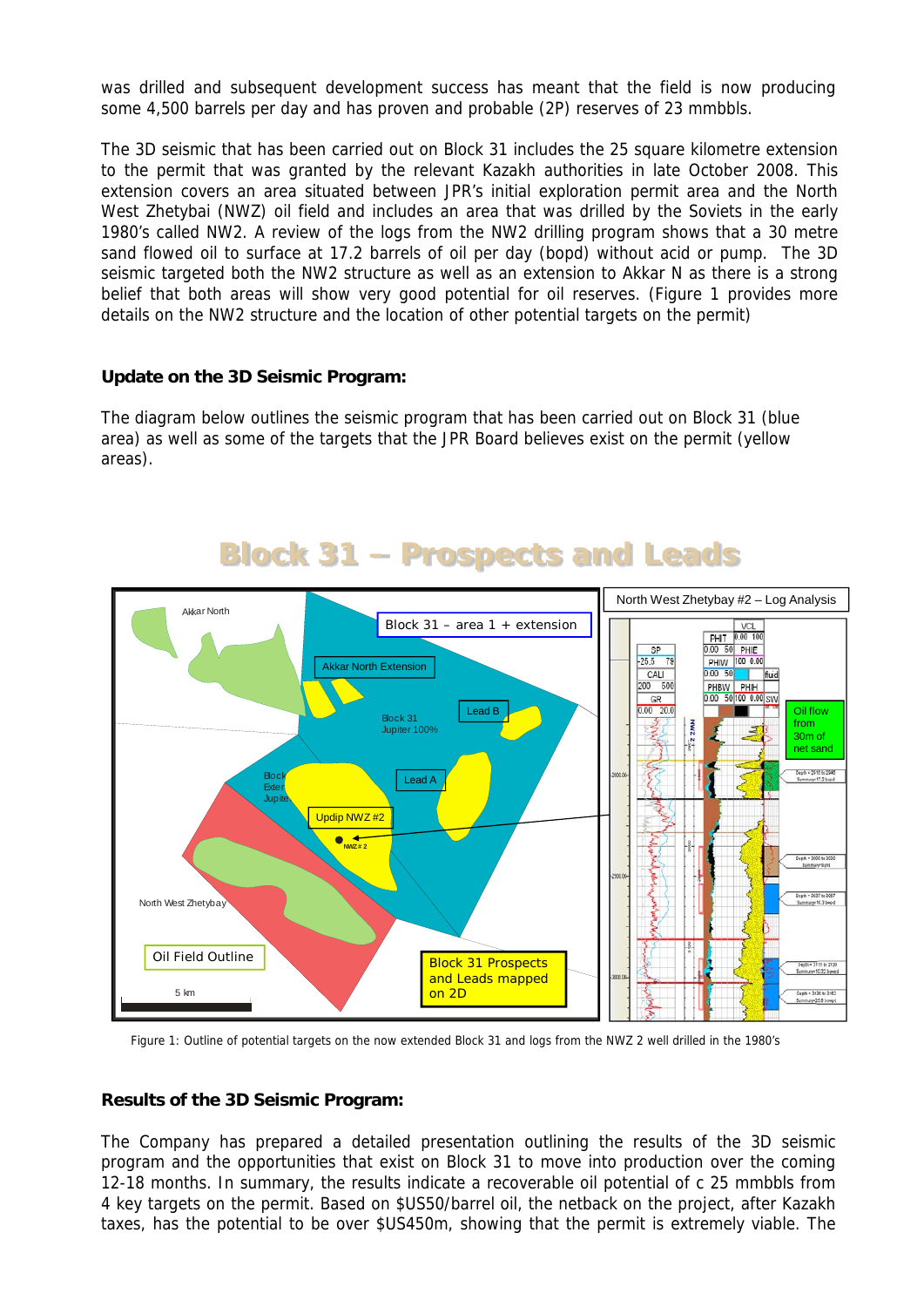presentation is attached as an appendix to this Quarterly Report and shareholders are encouraged to review the information in detail.

### **Update on Alliance Activities:**

The Company has been in discussions with a number of interested parties in terms of them being involved in the future development of Block 31. Most of the discussions have revolved around the potential farm in by a  $3^{rd}$  party into Block 31 and in return the incoming party would be involved in the ongoing development of the permit including the funding of the appraisal well that is expected to be drilled on the permit during 2009. JPR also remains in discussions with Biscra Holdings Limited regarding the settlement of its consulting agreement associated with the Block 31 extension and will look to finalise this issue as part of these alliance discussions.

This measure has clearly been contemplated by the Board as an alternative to JPR retaining 100% of the permit and funding the appraisal well and future development of Block 31 via new capital raisings. As already discussed, the equity markets are extremely tight at present and with JPR's share price at its current lows, a farm in arrangement may well result in a better outcome for existing JPR shareholders.

The Board feels that whilst good progress has been made with interested parties over the past few months, many have been waiting to see the final results of the 3D seismic which have only just become available. The Company has today forwarded a copy of the 3D seismic presentation to a range of interested parties and will be holding discussions with a number of these organisations during May in a bid to resolve the most productive way forward in terms of the ongoing development of Block 31. The Company will advise shareholders if and when a legally binding agreement covering some form of alliance has been signed.

### **Capital Structure and Finances:**

As at 31 March 2009, the Company had 361,860,189 listed shares (trading as JPR) and 300,000,000 listed options (trading as JPROA). These options have an exercise price of \$0.08 and expire on 30 June 2010. The Company also has 23m unlisted options, 20m of which vest over the next two years and are subject to performance hurdles. These options, should they vest, have an exercise price of \$0.08 and will expire on 31 December 2011. The remaining 3m options have an exercise price of \$0.20 and expire on 31 December 2012.

Cash reserves of the Company as at 31 March 2009 stood at approximately \$A2m with the vast majority of the costs of the 3D seismic program having already been paid. As outlined at JPR's Annual General Meeting in November 2008, the Board has instigated cutbacks, predominantly in the area of remuneration, across all levels of the Company in a bid to reduce cash outflows and these cuts will be in place until there is resolution with regards the source and amount of the 2009 funding program for Block 31.

### **Summary:**

The past 8 month period has been a very difficult one for all listed companies and JPR's share price has suffered with the overall market decline that has taken place. However, there has been significant progress made with the appraisal of Block 31. The recently completed 3D seismic program confirms what was always expected, that Block 31 offers an exciting exploration opportunity with potential oil reserves of c 25 mmbbls. The program has also confirmed the specific locations of what are believed to be the best targets on the permit.